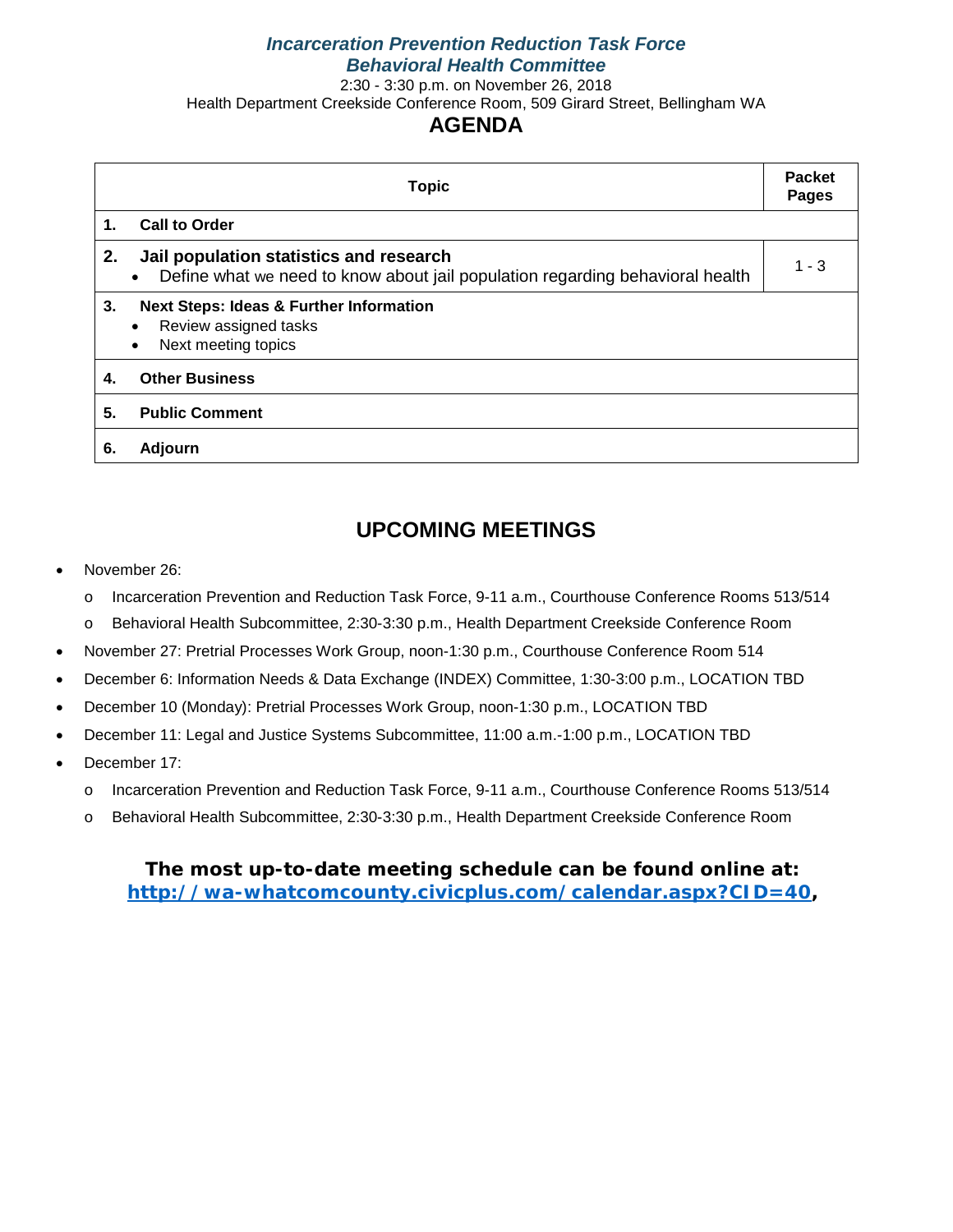

### *Whatcom County Jail Behavioral Health Program Data (September, 2015)*

# **The Process**

The Jail Behavioral Health Program (JBHP) team provides behavioral health services in the jail and connects inmates with community services upon release. JBHP collects data on inmates who are screened, triaged, and assessed.

The author reviewed JBHP data for people with Serious Mental Illness (SMI), and their key characteristics were identified. We attempted to answer the question, "How many people could be diverted from jail and what resources would need to be in place?"

The process used to gather the data is described below.



- Selected the month of September 2015.
- Reviewed program data for number of people screened, triaged, and identified as having a mental health assessment.
- Identified people who had probable serious mental illness (SMI).
- Identified people with non-serious, non-violent offenses.
- Reviewed medical charts to confirm SMI, and for evidence of substance use disorders, past history of any treatment, acquired brain injury, and other pertinent characteristics.

Key findings, conclusions and key strategies are offered on the following two pages.



The Whatcom County Jail is accredited by the National Commission on Correctional Healthcare which requires the highest standards for behavioral health services. Inmates who are not released immediately from custody are screened within 24 hours for non-urgent behavioral health issues.

Of the 298 inmates who received an assessment, 14 people were identified who had possible SMI, non-violent, non-serious offenses, and for whom there was enough information to determine specific behavioral characteristics.

# **<sup>14</sup>** *The Final 14 in the Data Cohort:*

- 14 had co-occurring substance use disorders (SUD).
- All 14 had prior treatment
- 9 people had, probable, or definite identified Acquired Brain Injury (ABI).
- 9 people had other Mental Disorders, MD (ADHD, PTSD, personality disorders) in their file.

**14 - Cohort + SUD 12– Prior Tx 9- Other MD**

**9– ABI**



# **Key Findings**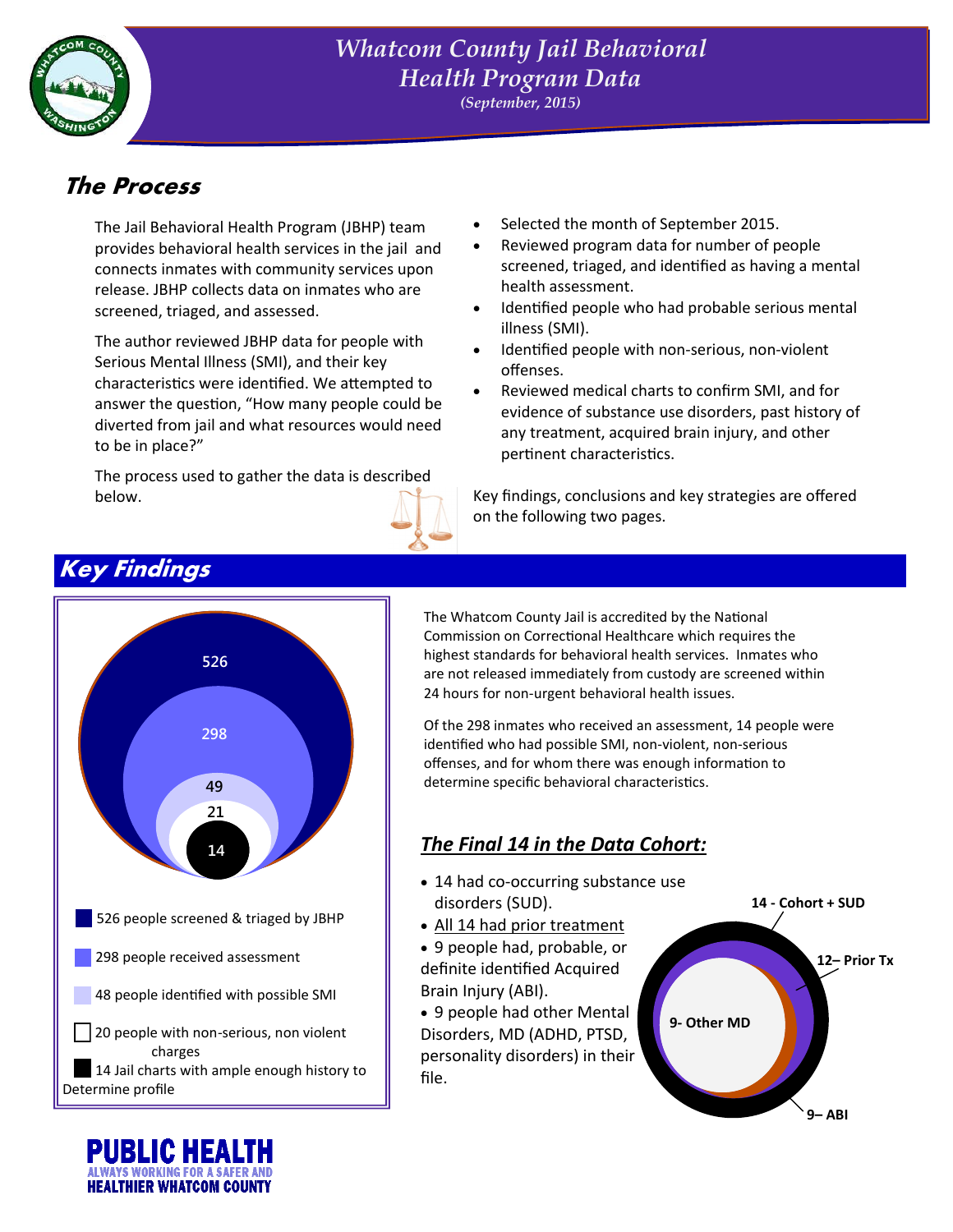# **The Conclusion**

The majority of Whatcom County Jail inmates who had serious mental illness, also had a substance use disorder (SUD).

The majority of our cohort also had unrelenting challenges such as acquired brain injury (ABI), personality disorders, and other conditions, not reviewed for this cohort. Nearly all have had prior treatment

Additional substance use disorder, mental health treatment, or housing is unlikely to provide specific benefits to either the inmate or the community unless the design includes upgrades such as the following:

- Intensive supervision/case management,
- 24/7 Residential staffing,
- Specialized programs equipped to manage a high degree of impulsivity, criminogenic attitudes, and co-occurring mental health and SUD.

### **Persons Likely to Require Court Ordered Treatment (September Cohort)**



## **Key Strategies**

- Provide staff competency training for all professionals who work with people who have criminogenic thinking and behavior, and mental illness, and substance use disorders.
- Expand care coordination and enhance forensic multidisciplinary care coordination team for individuals releasing from jail.
- Develop an urgent care facility with behavioral health services embedded within.
- Develop staff-supported, structured housing, with intensive case management.
- Provide mandated co-occurring disorder inpatient and outpatient treatment as an alternative to jail.

# **Whatcom Strategies for Sequential Intercept Model**